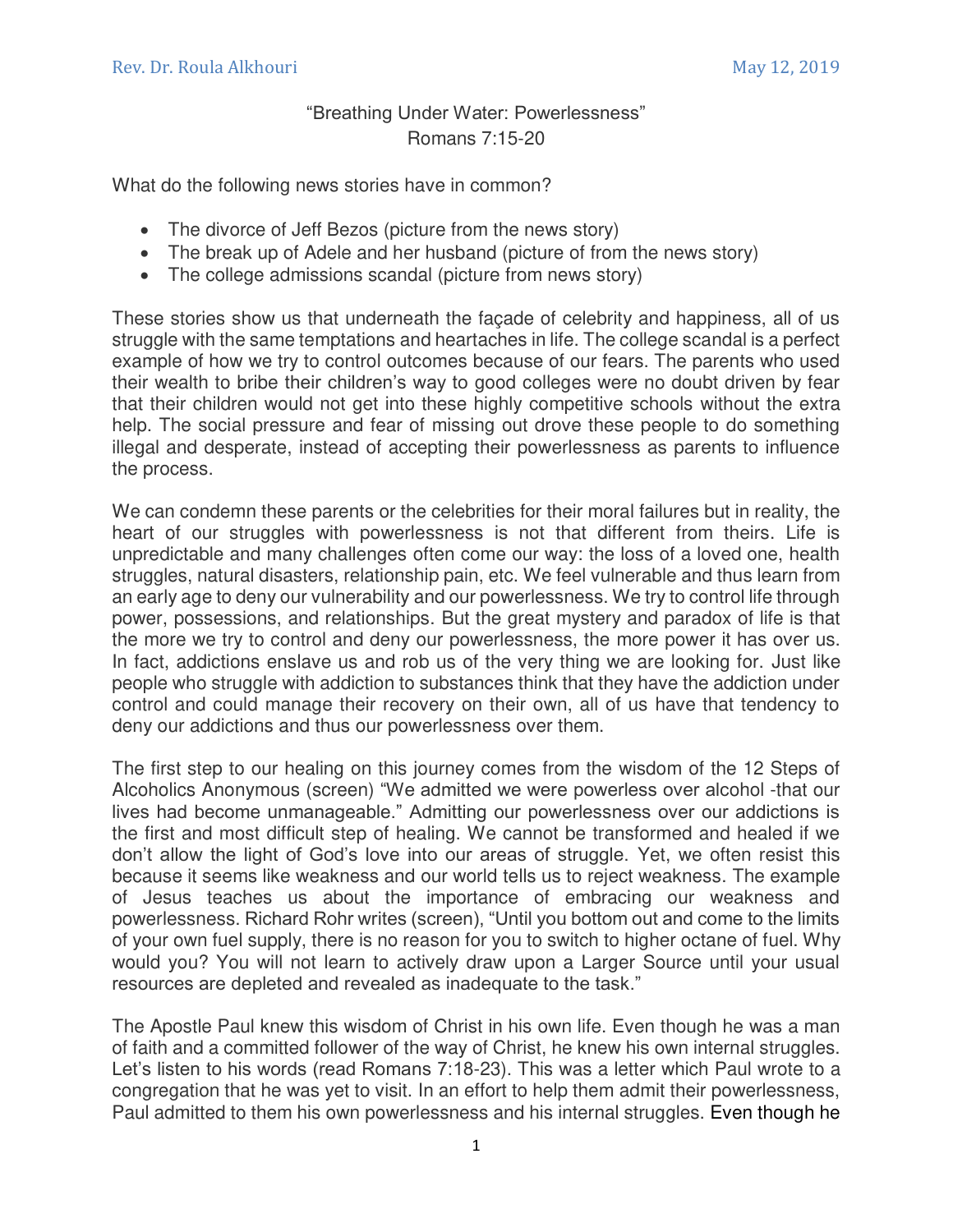had an incredible experience of transformation on the way to Damascus and had become a dedicated follower of the way of Jesus Christ, he still found himself struggling to live according to the values of the kingdom of God. He was sharing this with them to help them through their difficult time. He knew that they had divisions in their church that mirrored the divisions and prejudices of the culture. The Gentile followers of Jesus had taken over the leadership of the church during the time the Jews were expelled from Rome. When the Jewish believers came back, the Gentile followers of Jesus did not allow them to be in leadership. They started saying to them that they had replaced them because there was no need to be Jewish to follow Jesus. Paul understood the sway of people's addictions to power and control and how these things block their ability to love and serve God freely. He admitted to them that even though on an intellectual level he knew what was right and what was wrong, he still struggled to put that into practice. In fact, he had found himself many times doing the opposite of what he knew to be right.

We can relate in our own lives. We often know intellectually that a behavior is not healthy and yet we engage it. We also know this when we find ourselves stuck in our fears or resentments while yearning to be free of them. And sometimes we are not even aware of our addictions because they may seem like virtues to us. Our addictions often disguise themselves from us. That is why Jesus said (screen) "Why do you see the speck in your neighbor's eye, but do not notice the log in your own eye? **<sup>4</sup>**Or how can you say to your neighbor, 'Let me take the speck out of your eye,' while the log is in your own eye?" Matthew 7:3-4 Without the grace of God, we may not even be truly aware of our real struggles. In his book The Thing in the Bushes, Kevin Ford uses the metaphor of hidden issues that are at the heart of our problems. He writes (screen), "Whenever there is dysfunction in a group, there are frequently two problems: (1) the identified problem and (2) The Thing in the Bushes. The Identified Problem is what people think is wrong. Although it is typically unspoken, it is rarely the real problem. The Thing in the Bushes is the real problem nobody talks about, because it lurks in our collective blind spot."

Paul knew that the answer did not lie in giving the church in Rome more rules or moralistic teachings. That was the "Identified Problem." That is what they thought they needed from him. They must have asked him something like this, "Just give us some rules/guidelines and that would solve our problem." But Paul knew that the rules were not going to be enough. They needed to deal with the Thing in the Bushes: their addiction to power and control. Much like he needed to learn to rely on God's grace instead of his own power, Paul emphasized their need to be open to God's grace.

Admitting that we are powerless is not weakness, it is about opening the door to God's grace. Paraphrasing Albert Einstein, Richard Rohr writes (screen), "No problem can be solved by the same consciousness that caused the problem in the first place." Another way of putting it, "You can't fight fire with fire." That is why we have to let go of what we know does not work. No matter how scary and painful this admission may seem to you, it is the only way. Think of Jesus' saying in Luke 13:24 (screen) "Strive to enter through the narrow door; for many, I tell you, will try to enter and will not be able." Jesus knew that this work is not easy because it is so counter-intuitive.

I invite you to a breathing lesson today from Richard Rohr. He writes (screen), "By definition, you can never see or handle what you are addicted to. It is always 'hidden' and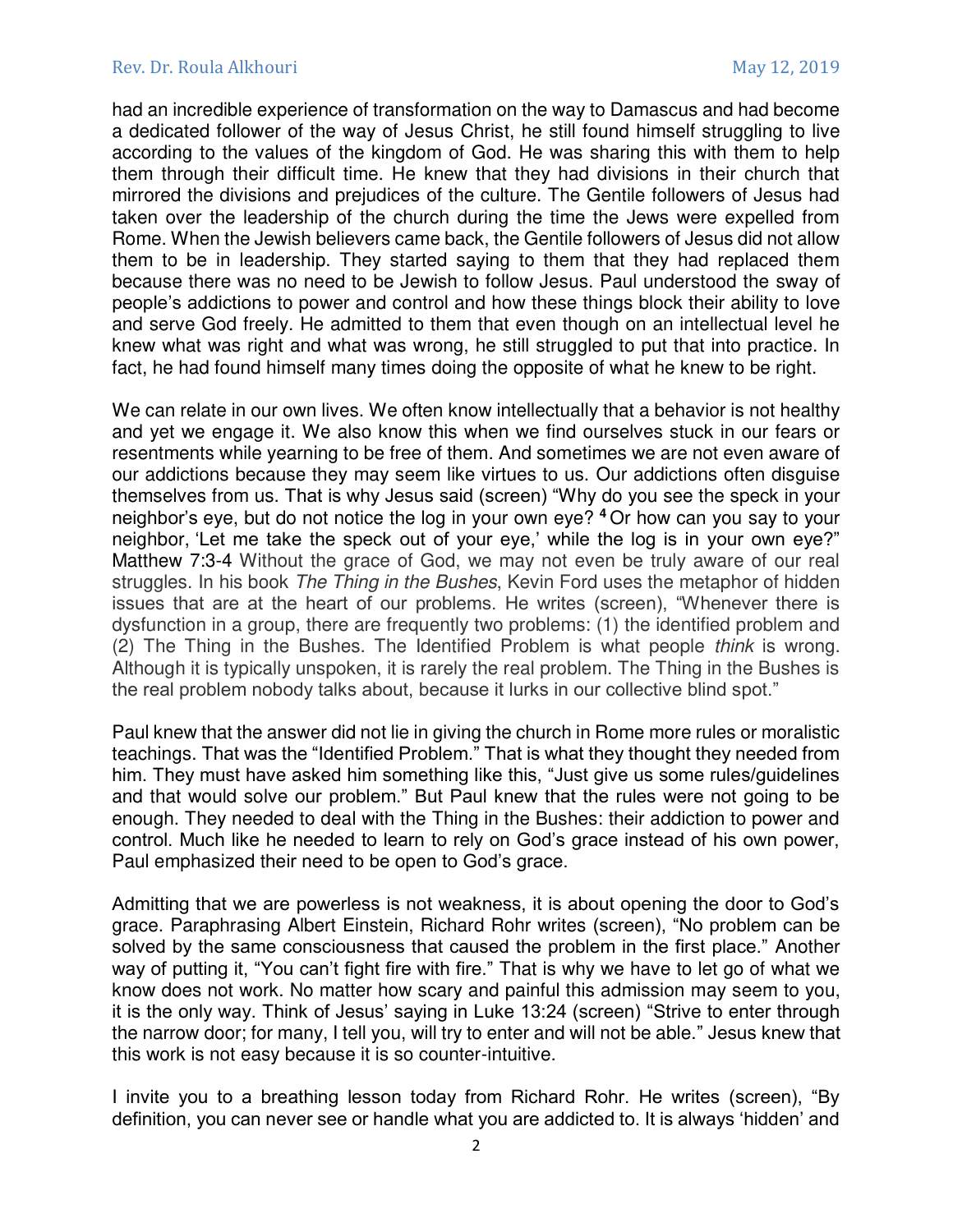disguised as something else. As Jesus did with the demon at Gerasa, someone must say, 'What is your name?' (Luke 8:30). The problem must be correctly named before the demon can be exorcised. You cannot heal what you do not first acknowledge."

"As we begin to see the need for recovery, we have an inkling of what our addictions might be. Find an image of something that you think might be the problem. Put it someplace where it can remind you of the work you may need to do.

We suffer to get well. We surrender to win. We die to live. We give it away to keep it.

Spend some time reflecting on these central paradoxes. Choose one to carry with you through the day."

Now, we will practice some breathing, "Think about your breathing. Inhale. Exhale. Hold your breath for 20 seconds. Breathe deeply. Feel yourself relax. Think about an experience of being under water and not being able to breathe." Now return to the spaciousness of your breathing and become aware of this gift within you. Give thanks to God for your ability to breathe in all the circumstances of your life. Amen.